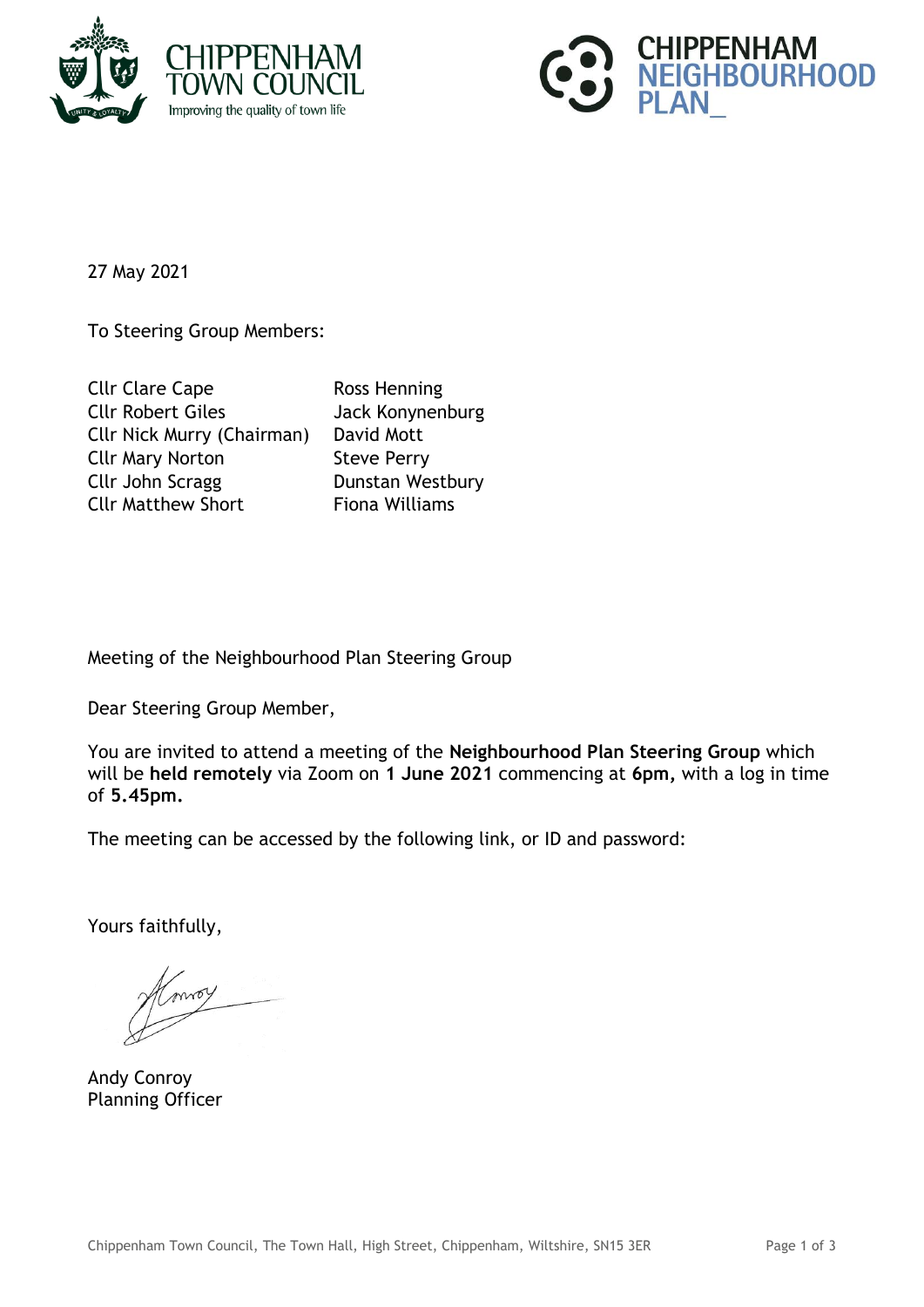## Agenda

## **Neighbourhood Plan Steering Group Meeting – 1 June 2021, 6pm, Remote Meeting (via Zoom)**

| 1. | <b>APOLOGIES FOR ABSENCE</b>                                                                                                                                                                                                                                                               |
|----|--------------------------------------------------------------------------------------------------------------------------------------------------------------------------------------------------------------------------------------------------------------------------------------------|
| 2. | DECLARATION OF INTEREST                                                                                                                                                                                                                                                                    |
|    | All Members of the Steering Group are reminded to declare any pecuniary or non-<br>pecuniary interests they may have, in accordance with the Town Council's latest<br>approved Code of Conduct                                                                                             |
| 3. | PROTOCOL FOR VIRTUAL MEETINGS OF THE NPSG                                                                                                                                                                                                                                                  |
|    | To note, and to apply, the Protocol to this virtual meeting (copy attached)                                                                                                                                                                                                                |
| 4. | <b>MINUTES</b>                                                                                                                                                                                                                                                                             |
|    | To approve as a correct record and to sign the draft minutes of the meeting held on 6<br>April 2021 (copy attached)                                                                                                                                                                        |
| 5. | <b>CHAIRMAN'S ANNOUNCEMENTS</b>                                                                                                                                                                                                                                                            |
| 6. | <b>LOCATION OF FUTURE NPSG MEETINGS</b>                                                                                                                                                                                                                                                    |
|    | With respect to the location of future NPSG meetings (assuming there are no COVID-19<br>restrictions from 21 June 2021) to agree whether these meetings should:                                                                                                                            |
|    | a) Be held online<br>b) Face to face meetings at the Town Hall<br>c) Alternating format between a) and b)                                                                                                                                                                                  |
| 7. | FEEDBACK FROM WILTSHIRE PLANNERS MEETING                                                                                                                                                                                                                                                   |
|    | Chairman/Planning Officer to verbally update Steering Group Members on key points of<br>meeting with Wiltshire Planners on 12 May 2021:                                                                                                                                                    |
|    | Comments on Draft Plan                                                                                                                                                                                                                                                                     |
|    | Neighbourhood Area application<br>SEA/HRA screening<br>$\blacksquare$                                                                                                                                                                                                                      |
|    | LGS designation                                                                                                                                                                                                                                                                            |
|    | Copy of meeting notes attached                                                                                                                                                                                                                                                             |
| 8. | <b>CONSULTANT COMMISSIONING</b>                                                                                                                                                                                                                                                            |
|    | Planning Officer to verbally update Steering Group Members on commissioning of Ice<br>House Design for formatting/design of Neighbourhood Plan documents, Pear Mapping for<br>producing OS maps, and Community First Wiltshire for administering the Regulation 14<br>public questionnaire |
| 9. | DESIGN/FORMAT OF NEIGHBOURHOOD PLAN                                                                                                                                                                                                                                                        |